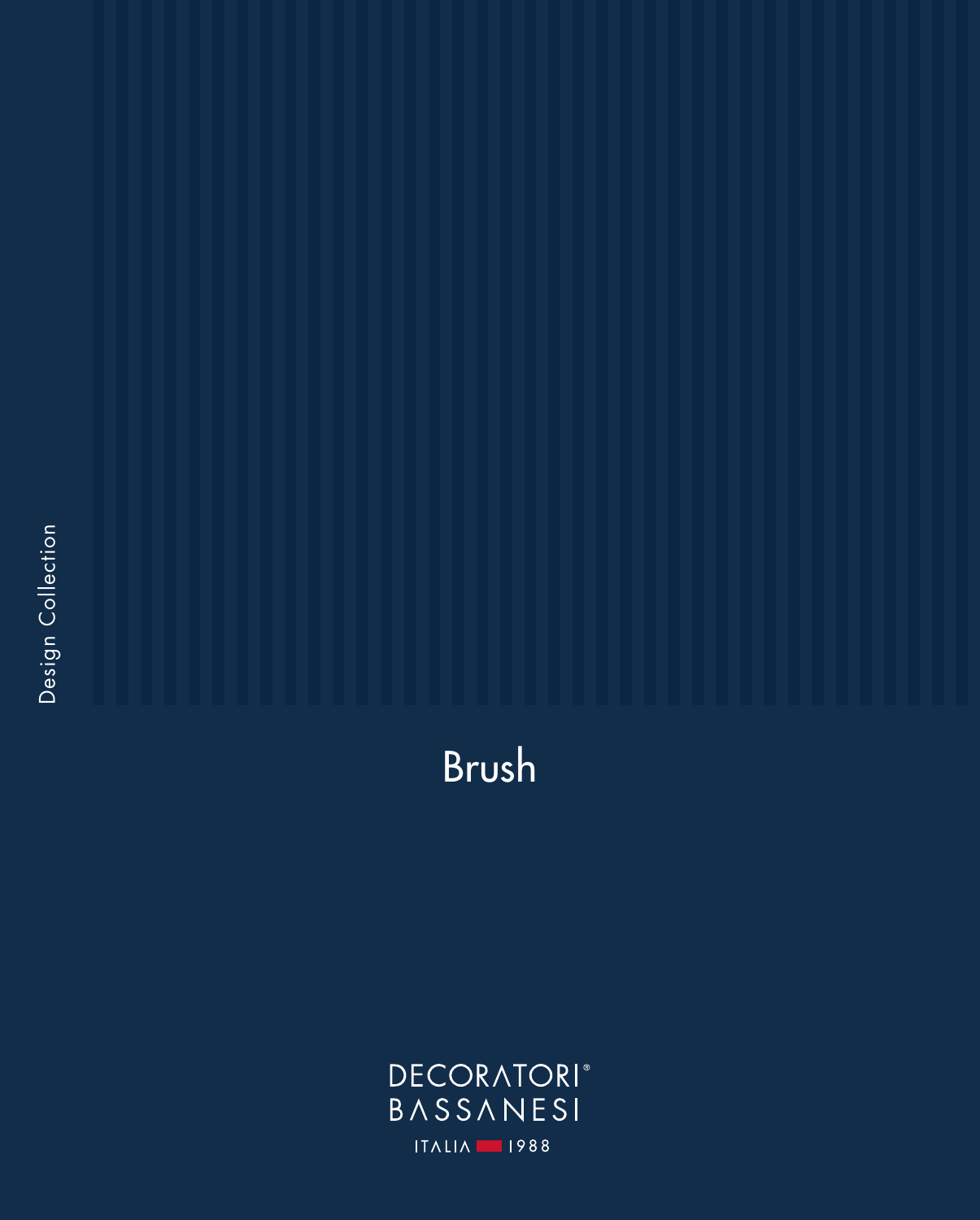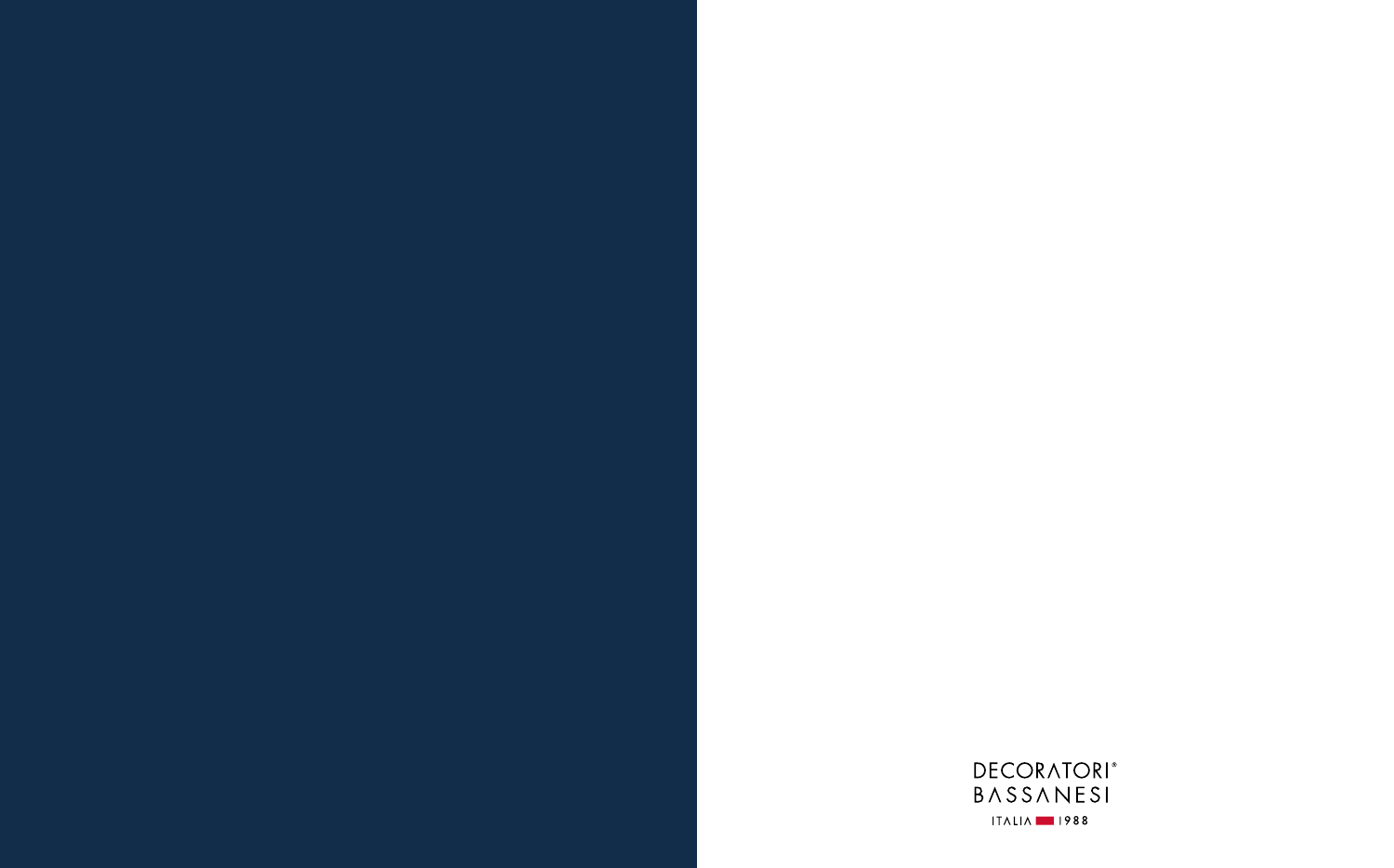| Collection | <b>Brush</b> |
|------------|--------------|
| Designer   | Paola Navone |

*Brush, un tratto di pennello che trasforma*  IT EN *Colours.* La collezione di superfici ceramiche Colours di Decoratori Bassanesi viene decorata dal tratto deciso di Paola Navone.

Il nome della nuova gamma Decoratori Bassanesi richiama l'esperienza materica della pennellata. La palette scelta da Paola Navone per caratterizzare Colours richiama il fondo della gamma che diventa canovaccio e tela di una nuova opera.

Il tratto decorativo crea un nuovo gioco di colori con i suoi decori Royal Blue, Iron, Black, Light Grey, Marine Green e Azure.

Disponibile nella dimensione 23,25x23,25 cm, ciascuna variante presenta 4 facce diverse per ciascun fondo.



*Brush, a brush stroke that transforms Colours.*  The collection of ceramic surfaces Colours by Decoratori Bassanesi is decorated with the decisive line of Paola Navone. The name of the new Decoratori Bassanesi range recalls the material experience of the brushstroke. The palette chosen by Paola Navone to characterise Colours recalls the foundation of the range that becomes the canvas and sheet of a new work.

The decorative stroke creates a new play of colours with its Royal Blue, Iron, Black, Light Grey, Marine Green and Azure decors.

Available in the size 23.25x23.25 cm, each variant has 4 different faces for each base.

**Collections** Brush

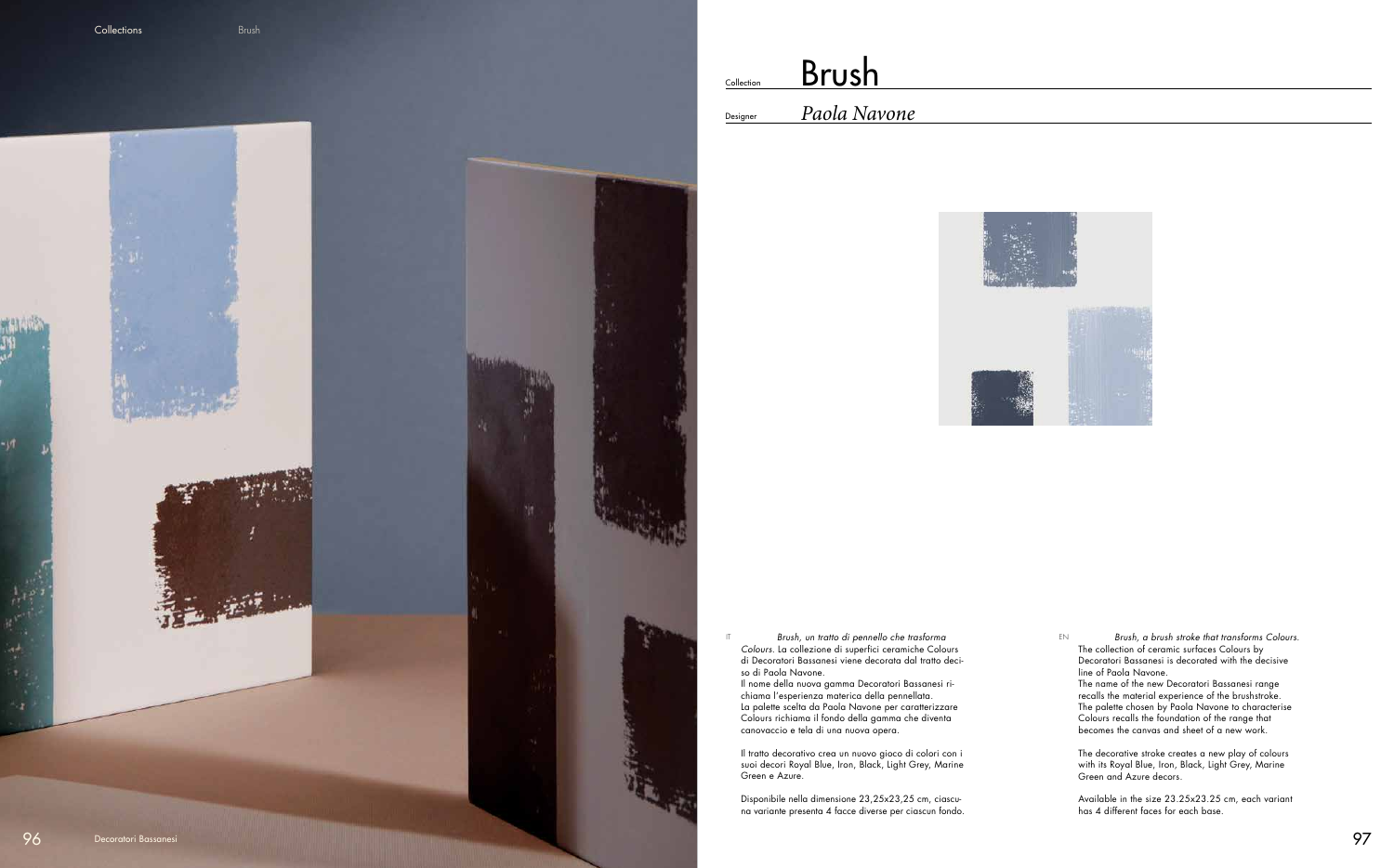



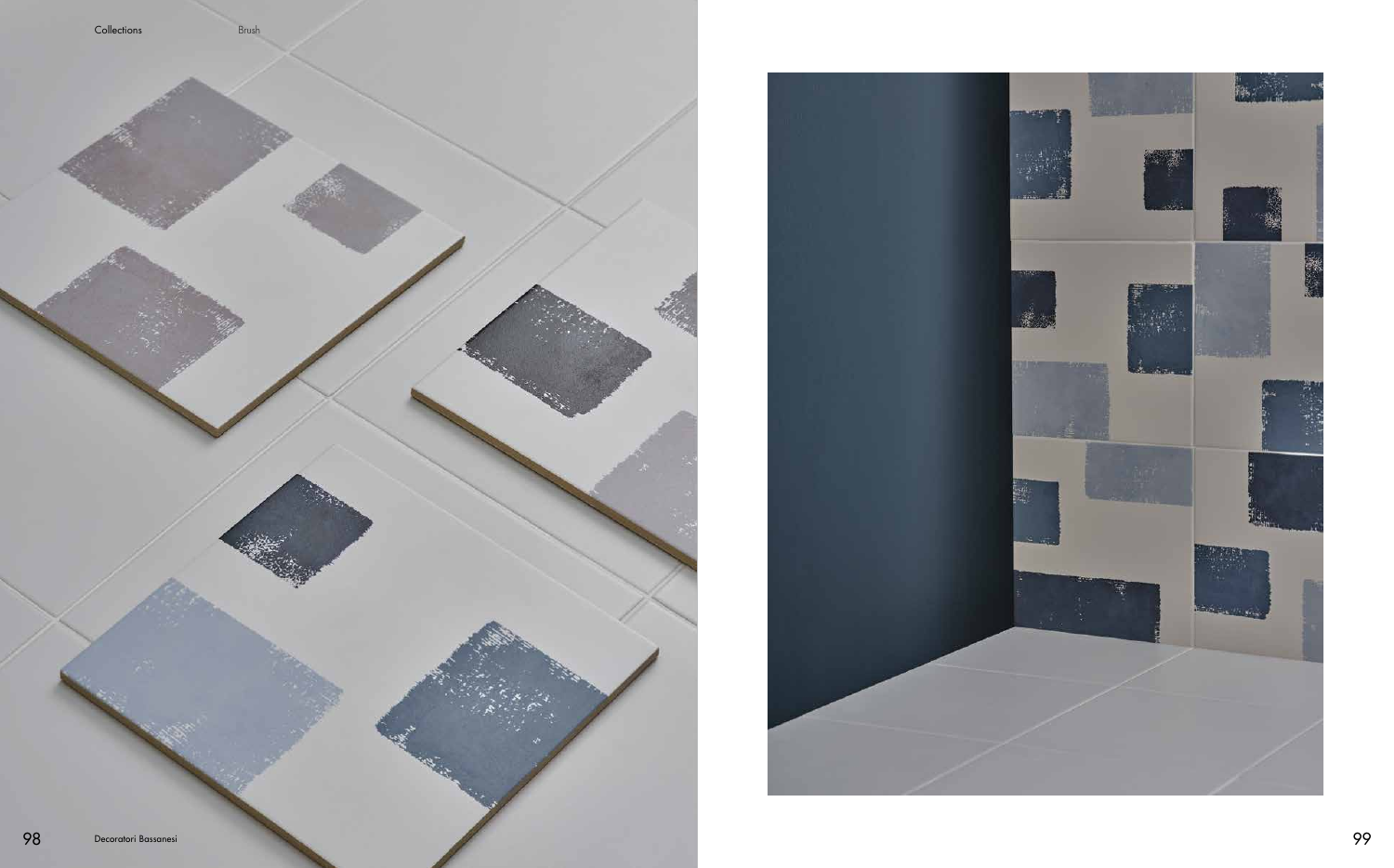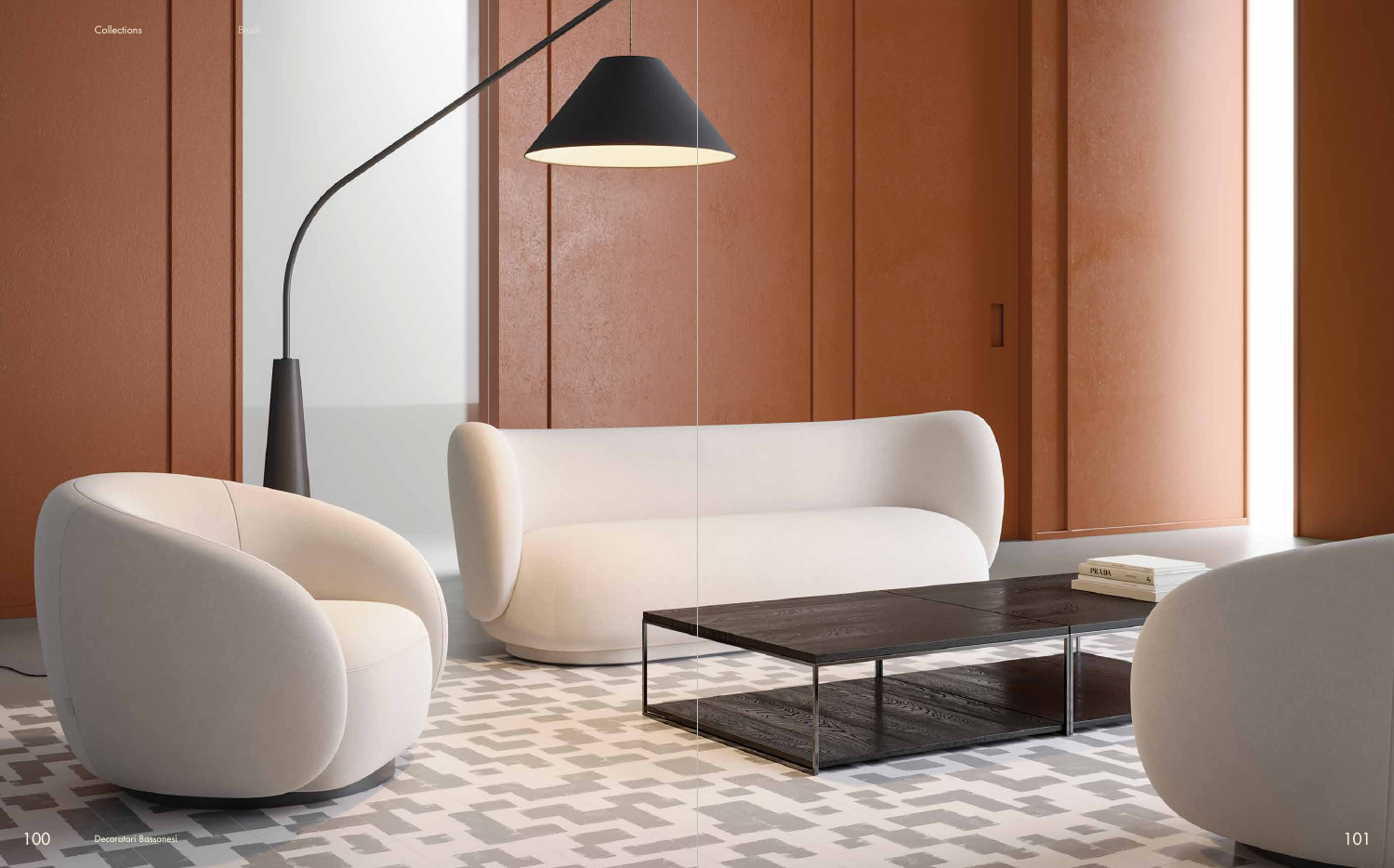

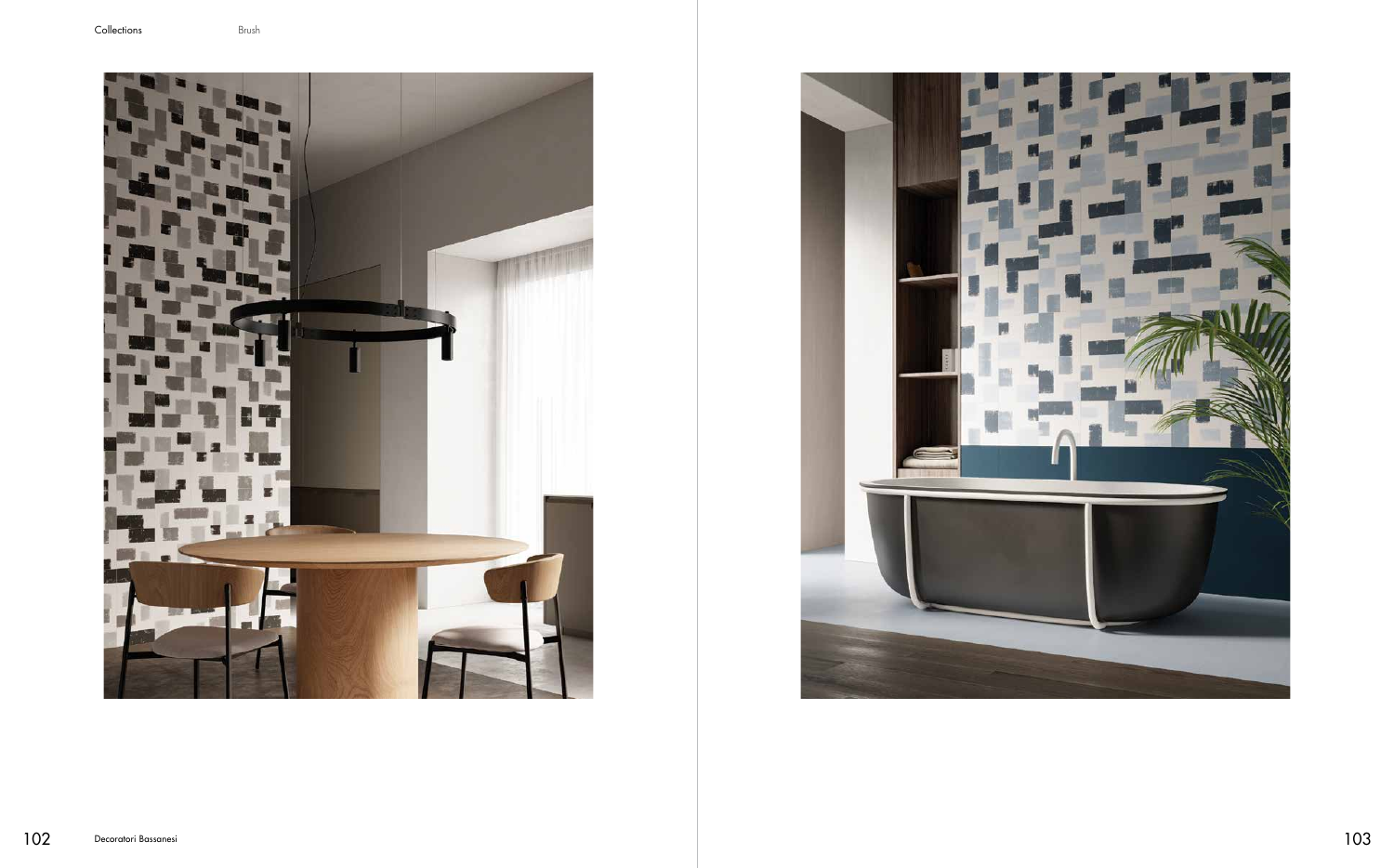She is an architect, designer, art director and interior decorator.

An open and eclectic dreamer: the flavours and colours of the global South that she knows and loves live in her mind and soul, in harmony with the taste and forms of the Western world and its rich traditions – open and in motion. All of this is the basis for the unquenchable curiosity of her constant search for materials, forms and structures, in the past, present and future. EN

She has curated numerous exhibitions and shows throughout the world: in 1983 she won the International Design Award in Osaka, and in 2000 she was named Designer of the Year by the German magazine, Architektur & Wohnen. In 2011 two of her projects won the Elle Deco International Design Awards, and in 2014 she was nominated to the prestigious Design Hall of Fame by Interior Design Magazine. She has worked with some of the most famous design companies on the international scene, including Branzi, Sottsass and Mendini.



### *Paola Navone*



IT Schietta, sognatrice, eclettica: nella sua anima convivono sapori e colori del sud del mondo, conosciuto, amato, frequentato, unite al gusto e alle forme dell'Occidente ricco di tradizioni, aperto, in movimento. Da tutto ciò, la sua inesauribile curiosità alla ricerca di materie, forme e strutture, al presente,

passato e futuro. È architetto, designer, art director, interior designer. Moltissime le mostre e gli allestimenti curati in tutto il mondo.

Nell '83 vince l'International Design Award di Osaka, nel 2000 è Designer dell'anno per la rivista tedesca Architektur & Wohen e nel 2011 vince con 2 progetti l'Elle Deco International Design Awards. Nel 2014 riceve dalla rivista Interior Design Magazine la prestigiosa nomina a far parte della Hall of Fame del Design. Vanta collaborazioni con le firme più illustri dello scenario internazionale del mondo del design come Branzi, Sottsass, Mendini.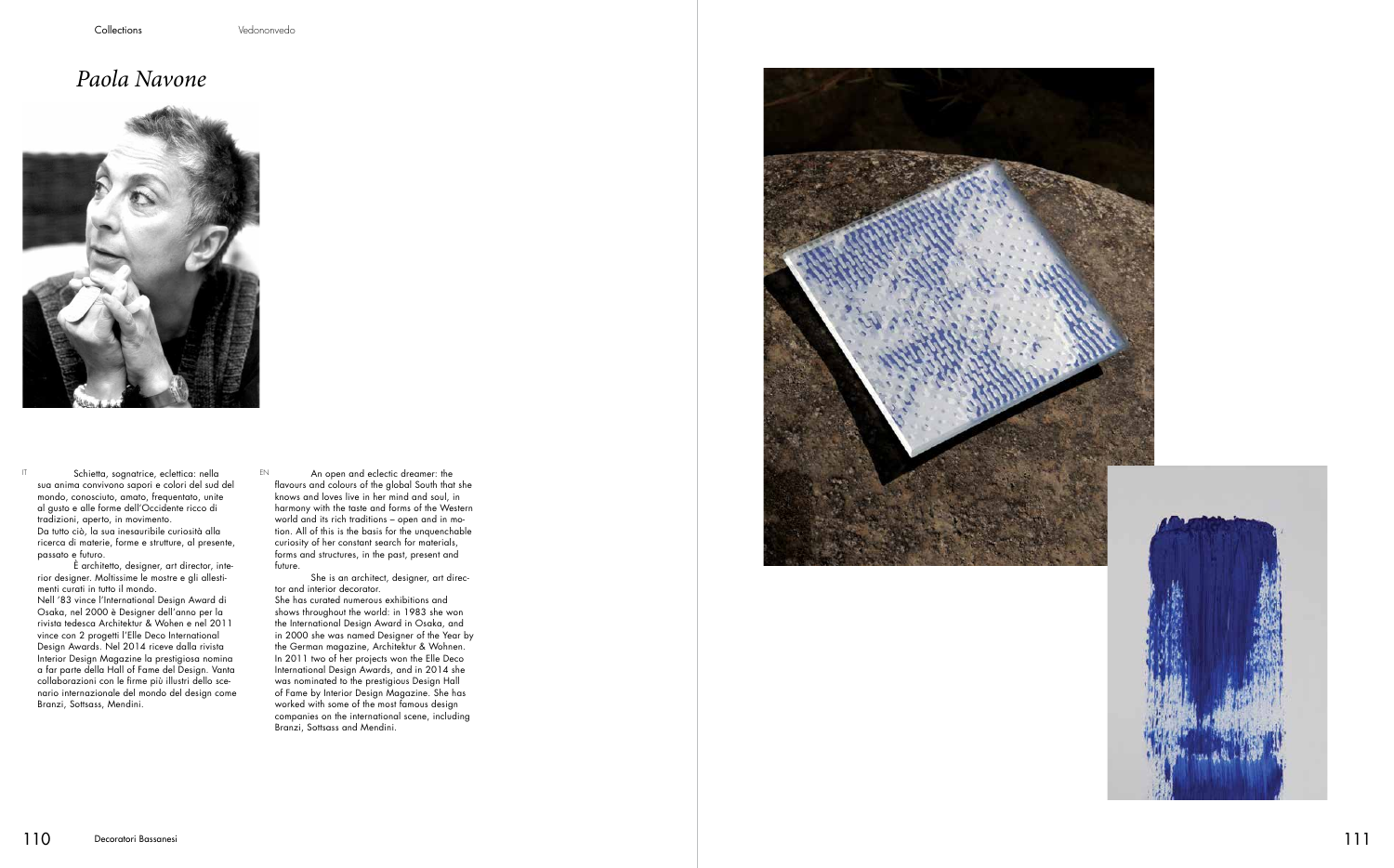

# 166 – 195 Technical Details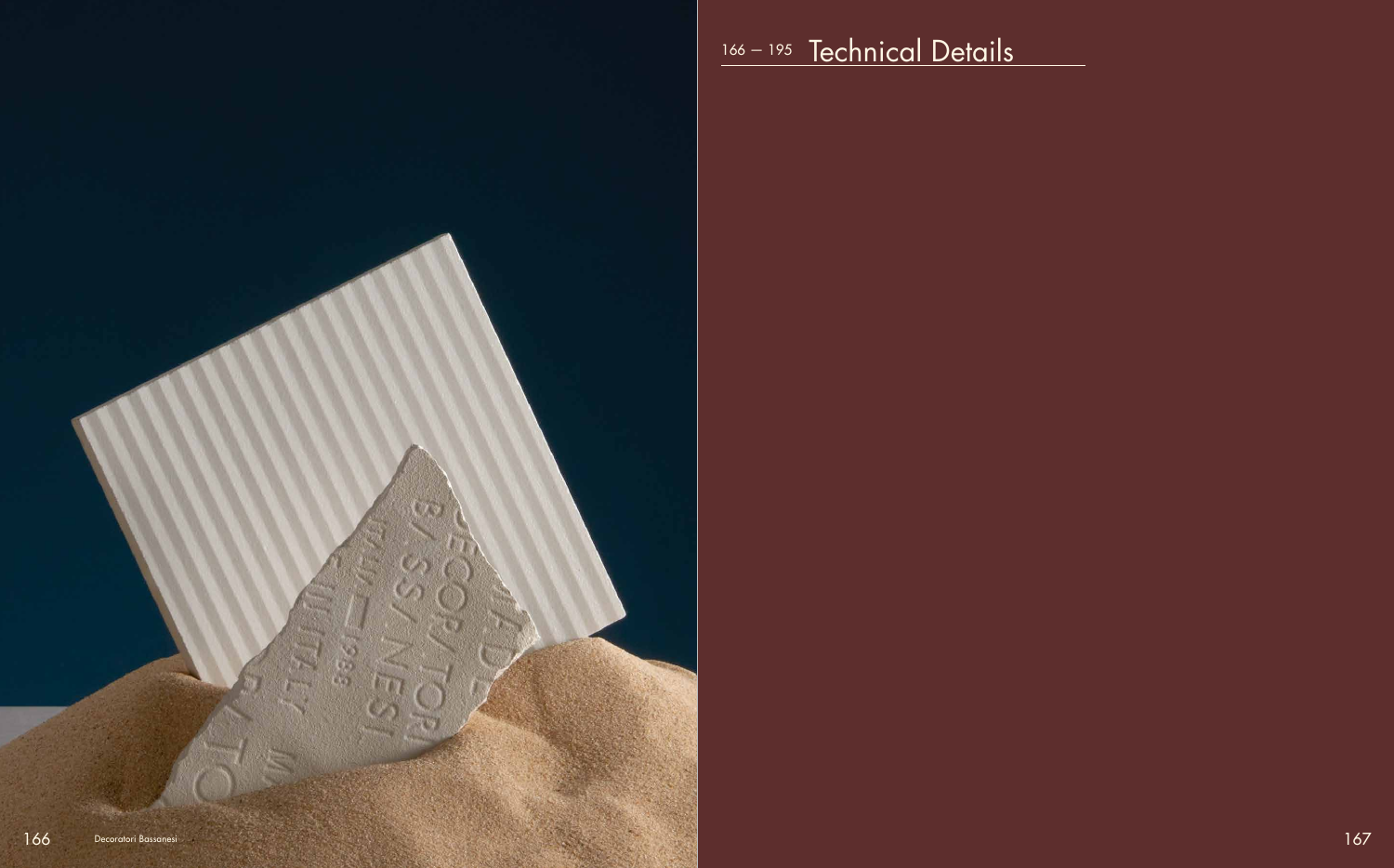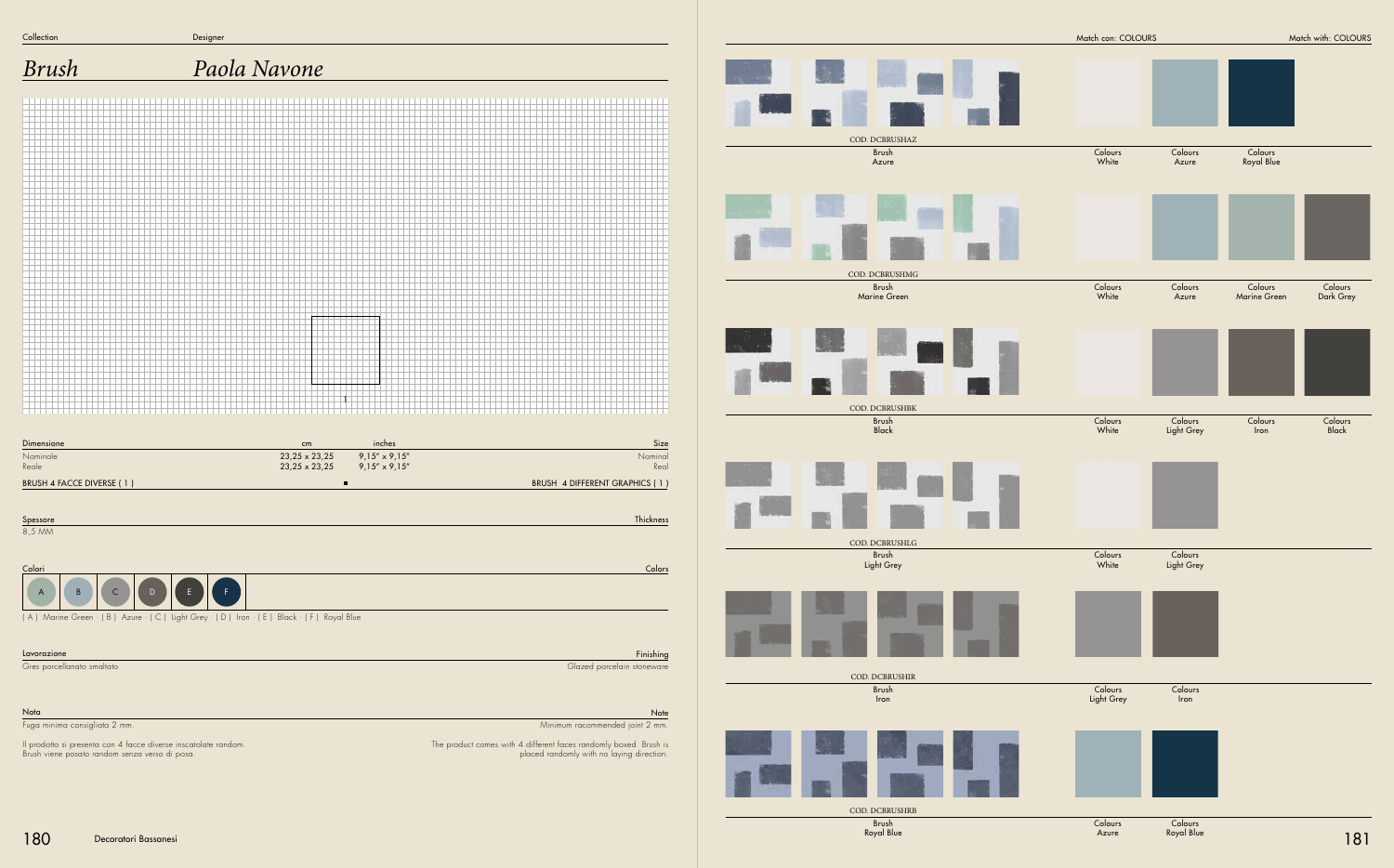![](_page_9_Picture_0.jpeg)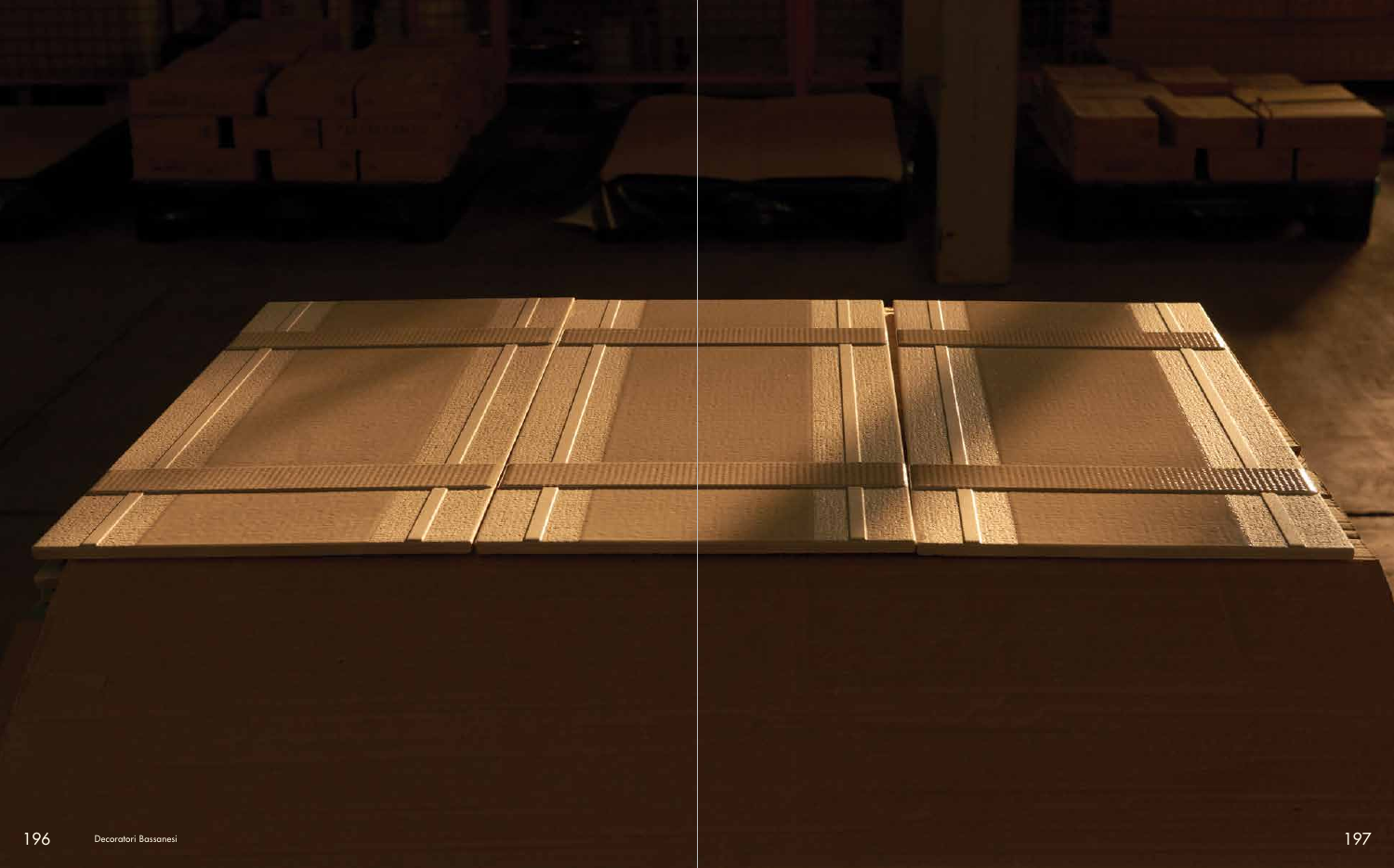#### Credits

Art direction Federica Biasi

Graphic design Giulia Ferraris

Photography Matteo Imbriani, Stefania Zanetti with Matteo Bellomo, Studio Biasi

Text Clarissa Biasi

Photo previews catalogue (63, 68, 69, 70, 71, 81, 84, 92, 128, 129, 148) Dogtrot Concept Image

3D visualizations Operavisual

Print Grafiche Antiga

Special thanks to Gervasoni, Davide Groppi, Nicole Giavaldi, Emanuela Dassisti